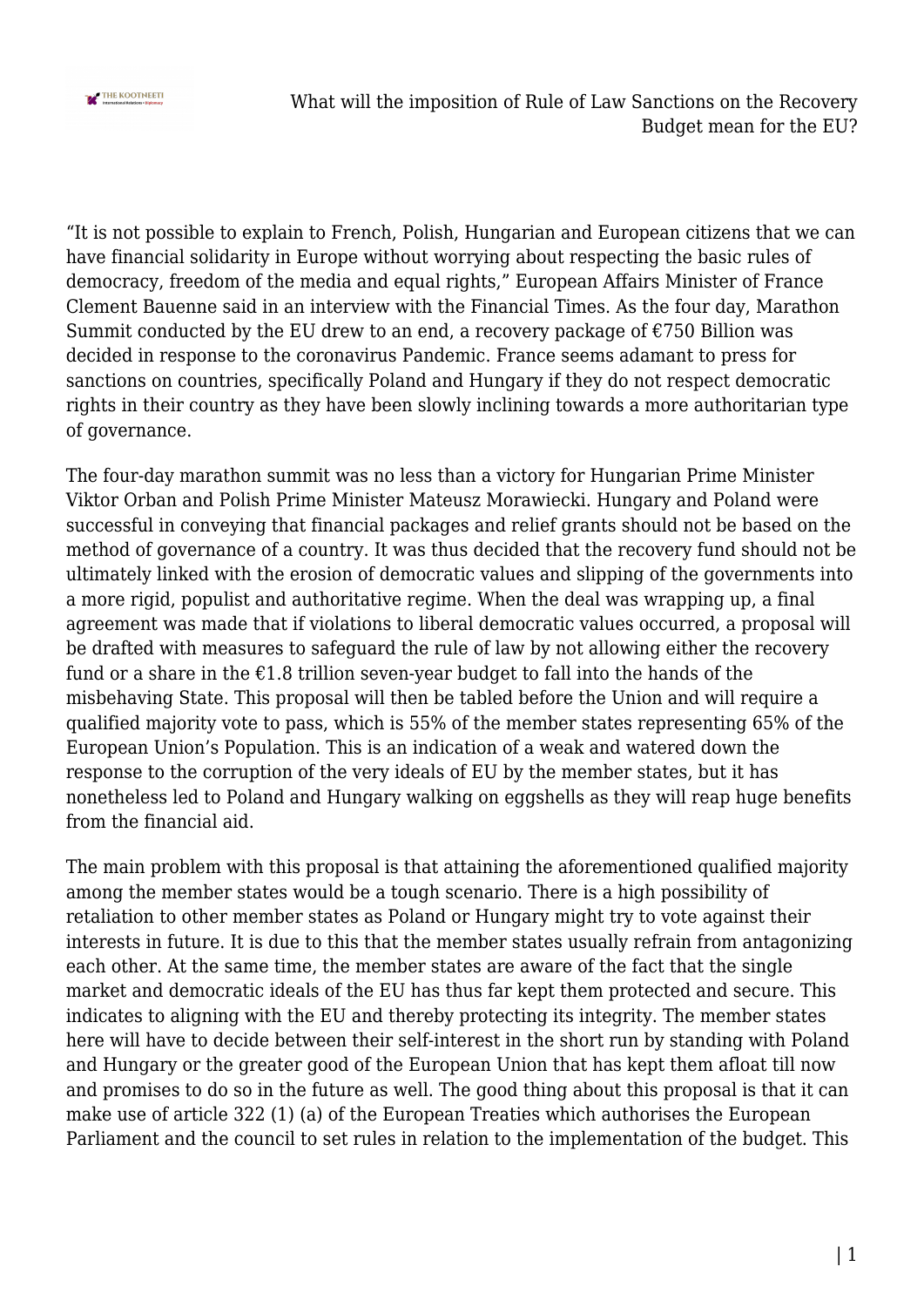

What will the imposition of Rule of Law Sanctions on the Recovery Budget mean for the EU?

will ensure significant action with no chance of a veto from either Hungary or Poland but just a qualified majority to come into effect.



Image source: DW

Disciplining straying governments like Poland and Hungary, on which the article 7 proceedings have been going on, has now become vital for the Union. The importance of this might be rooted in the fact that it is not merely these two governments which are straying from the ideals of democracy. The weakening of Independence of Institutions and judicial machinery, a high degree of control on media and government surveillance are on the rise across the EU member states. In Britain, Boris Johnson appointed a new Attorney General Suella Braverman who has taken a stance for curbing the power of the judges, after the court rules against his government's attempt to suspend the parliament. Greece's independence of Judiciary also fell into question when the chief statistician was convicted for releasing statistics which are different from the one shared earlier to mislead international creditors. Even France has increased surveillance with minimum judicial oversight as a response to terrorist attacks. It is not a matter of East Europe or West Europe as institutions face degradation everywhere.

This threatens the EU to a great extent. EU functions through the institutions, national judges and bureaucracy of these countries. The EU would be rendered obsolete without the